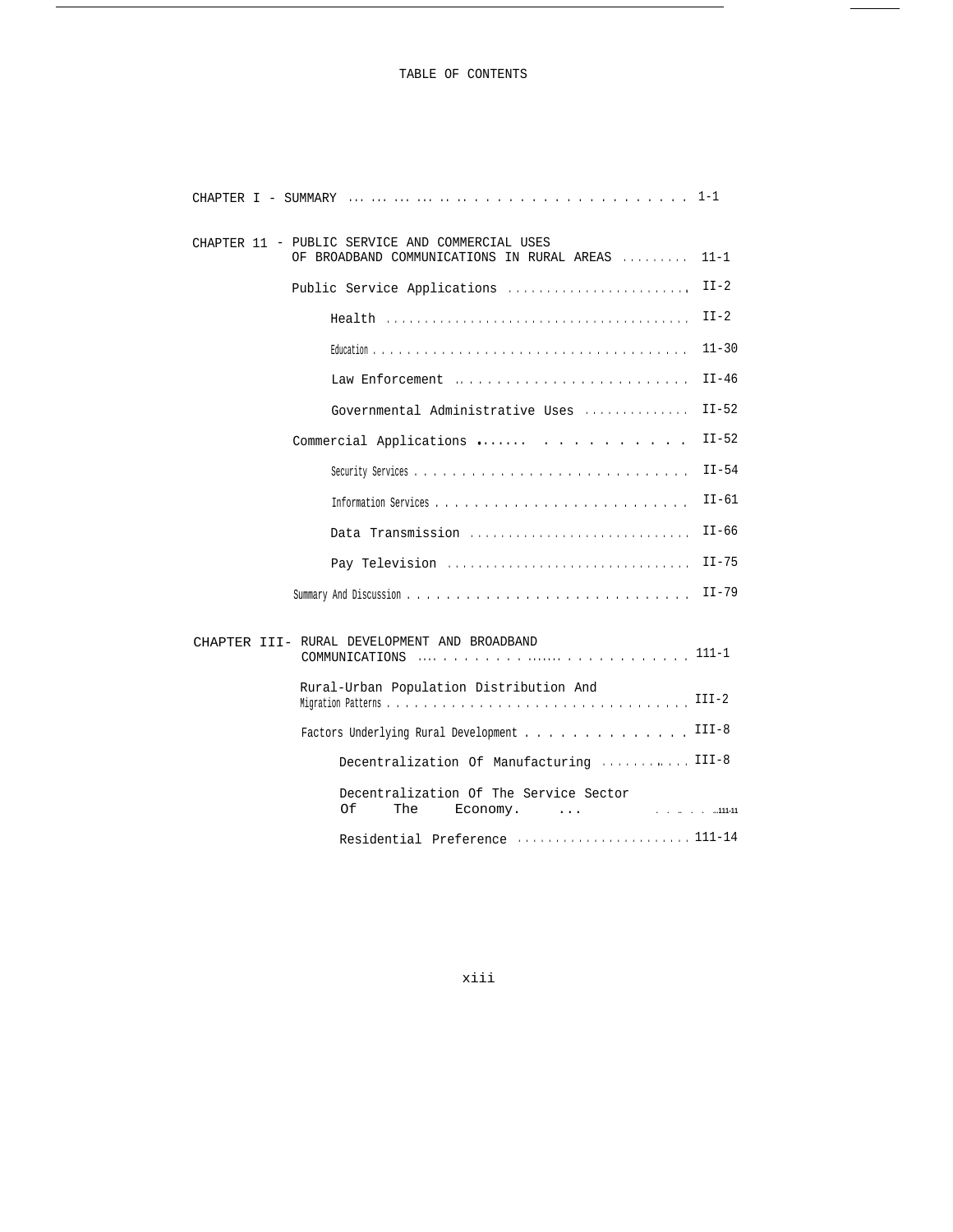| Rural Needs And Broadband Communications. 111-18                                                 |
|--------------------------------------------------------------------------------------------------|
| Turnaround Acceleration Counties 111-18                                                          |
| Turnaround Reversal Counties. 111-28                                                             |
| Declining CountiesIII-33                                                                         |
| summary And Discussion Of Findings. 111-47                                                       |
|                                                                                                  |
| CHAPTER IV- A SYSTEM APPROACH TO DEVELOPING AND<br>ASSESSING RURAL BROADBAND COMMUNICATIONS111-1 |
| What Is Meant By A System Approach IV-1                                                          |
|                                                                                                  |
| Trempealeau County, Wisconsin Project IV-4                                                       |
| Spartanburg, South Carolina Project IV-19                                                        |
| Constraints To Wider Application Of<br>Broadband Communications In Rural Areas IV-32             |
|                                                                                                  |
|                                                                                                  |
|                                                                                                  |
|                                                                                                  |
| The Need For System Demonstrations. IV-55                                                        |
| An Approach To Implementation Of                                                                 |
|                                                                                                  |
|                                                                                                  |
| Identification Of Potential Sites And<br>Dissemination Of The System Demonstration               |
| Types Of Sites IV-69                                                                             |
| Investigation Of The Impacts Of Widespread<br>Implementation Of Telecommunications In            |
|                                                                                                  |
| A Future Course Of Action If System                                                              |
| Previous Legislative Initiatives And Findings<br>$IV-76$                                         |
|                                                                                                  |